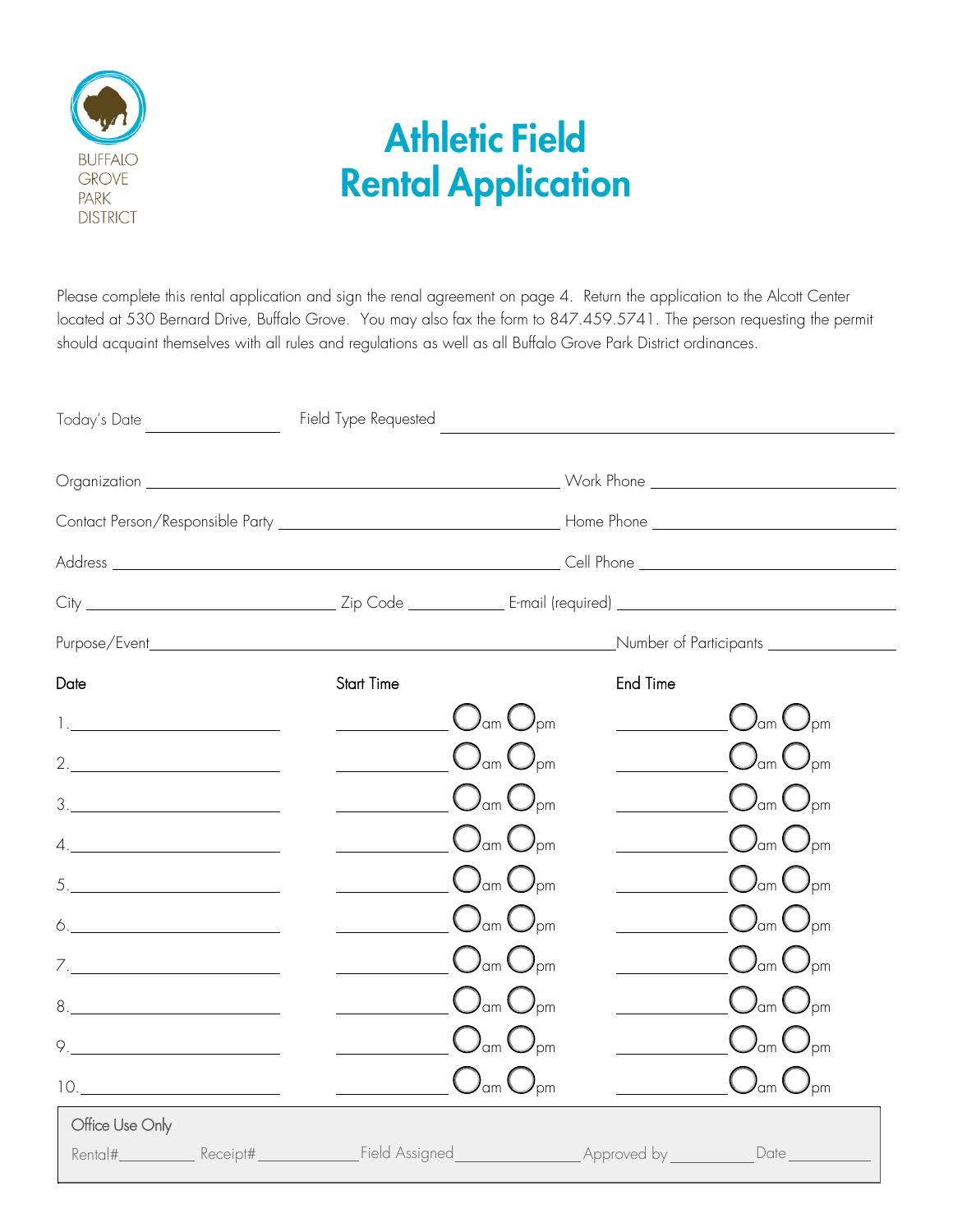# Athletic Field Rental Fees

Rental fees must be paid in full and submitted with this application. Persons submitting an application should not consider that the request has been approved until you receive confirmation. Requests for fields and parks are subject to availability.

#### All Sports Field Rentals

A Certificate of Insurance naming the Buffalo Grove Park District as "additional insured" is required from all organizations with minimum liability coverage of \$1,000,000.

#### Basic Rental Fees (2 hour minimum for softball fields)

Resident Organizations: \$40/hr/field + \$250 cleaning/damage deposit Nonresident Organizations: \$50/hr/field + \$350 cleaning/damage deposit Your rental fees cover basic maintenance by the Buffalo Grove Park District. Team/Organization must consist of at least 70% or more Buffalo Grove Park District residents in order to qualify for the resident rates. Applicants' full roster with complete addresses must be provided 21 days prior to the first rental date.

#### Multiple Date Use Rental Fees

Organizations renting 10 dates/fields or more at a time will be eligible for a \$10 discount off the Basic hourly rental rate. All dates must be requested at the same time to be eligible for this discount.

# Rules Governing the Use of Fields

#### Advertising

The posting of advertisements for any products or services is not permitted.

#### Alcohol & Smoking

Alcohol and Smoking are not permitted on Buffalo Grove Park District property.

#### Application Processing

Submitting an application should not be considered an approved permit. All permits must be processed and signed by an authorized Buffalo Grove Park District representative and are valid only on the dates and times shown.

Certificate of Insurance: A Certificate of Insurance naming the Buffalo Grove Park District as "additional insured" is required from all organizations with minimum liability coverage of \$1,000,000. Applications will not be accepted without this certificate.

#### Cleaning/Damage Deposit

Groups renting a field must pay a separate damage deposit (refundable) as follows: \$250 for resident groups and \$350 for nonresident groups. Loss of or damage to Buffalo Grove Park District equipment provided will be charged against deposits. The Buffalo Grove Park District reserves the right to make adjustments to these fees as necessary. Damages over and above your deposit fee will be charged to the group and/or contact person named on this application. Groups are responsible for cleaning the area prior to departure. If the area is not left in clean condition, you will lose your cleaning/damage deposit and must pay that amount again prior to the next rental if multiple dates are scheduled.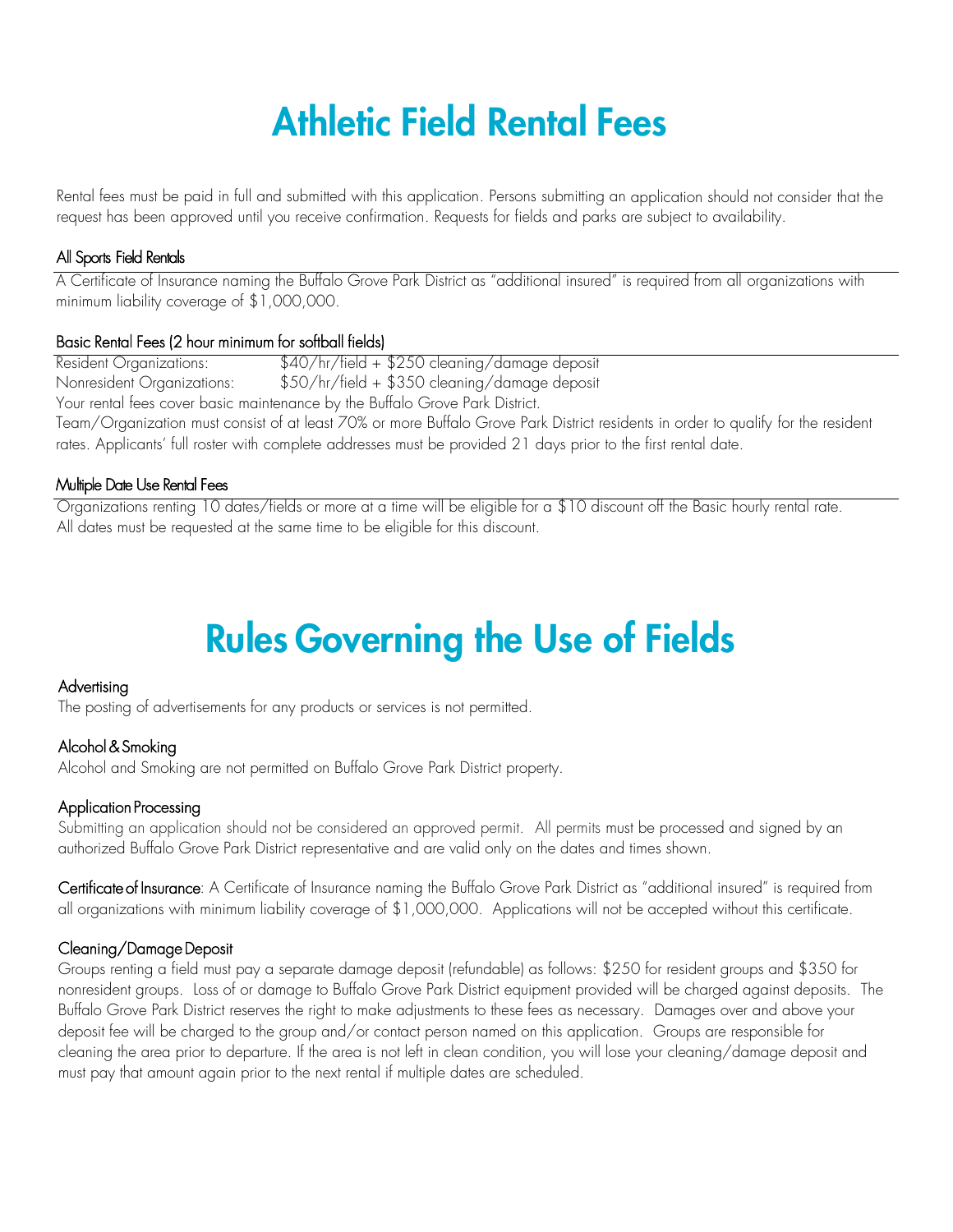# Rules Governing the Use of Fields

#### **Equipment**

Groups and individuals renting sports field may bring their own equipment for use on the fields. The Buffalo Grove Park District does not supply items including but not limited to: soccer nets and softball bases. Any injuries sustained by individuals at the time of the rental using their own, or other participants equipment, will be the responsibility of the renter (see Certificate of Insurance).

#### Fields

Renters of athletic fields are not allowed to apply any paint, chalk or similar material with the intention of installing lines, boundaries or logos.

#### Ordinances

Renters are expected to follow all rule and regulations. Park District Ordinances can be found at: http://bgparks.org/information/ordinances.aspx

#### Public Address Systems / Sound Amplification

As per the Buffalo Grove Park district Noise Ordinance Section 1.26, a special use permit must be issued in order to operate any sound amplification device on Park District property.

#### **Permits**

Will be issued by Park District staff, must be available to inspect on-site and may be canceled and future permits denied and deposits lost if:

- The individuals are in violation of any ordinances, rules or regulations of the Buffalo Grove Park District.
- User group has caused damage to Buffalo Grove Park District or private property or found to be littering.
- Participants engage in disorderly conduct.
- Applicants fail to use the scheduled facility without notification to the Buffalo Grove Park District.
- User groups are found to be driving vehicles on bike paths.

#### Refunds

User groups will not be issued refunds for cancellations. Credit towards another date will be given if cancellations are done with at least 72 hours notice. No refunds for unused credit. Weather related cancellations and credits can only be authorized by the Buffalo Grove Park District.

#### Residency

Team/Organization must consist of at least 70% or more Buffalo Grove Park District residents in order to qualify for the resident rates. Applicants' full roster with complete addresses must be provided 21 days prior to the first rental date.

#### Vehicles

Absolutely no vehicles are allowed on paths. Violators are subject to being ticketed by the Buffalo Grove Police Department and will lose their deposit and permit. No exceptions.

#### Vendors

All outside vendors hired by your group must be issued a special use permit by the Buffalo Grove Park District and Certificates of Insurance from such vendors must also be provided. Otherwise, the sale of any products is not permitted as stated in the Buffalo Grove Park District Commercial Activities Ordinance Section 1.10.

#### Weather Conditions

The Park District reserves the right to cancel any rental or restrict access to fields due to severe weather, poor playing conditions or poor field conditions due to weather.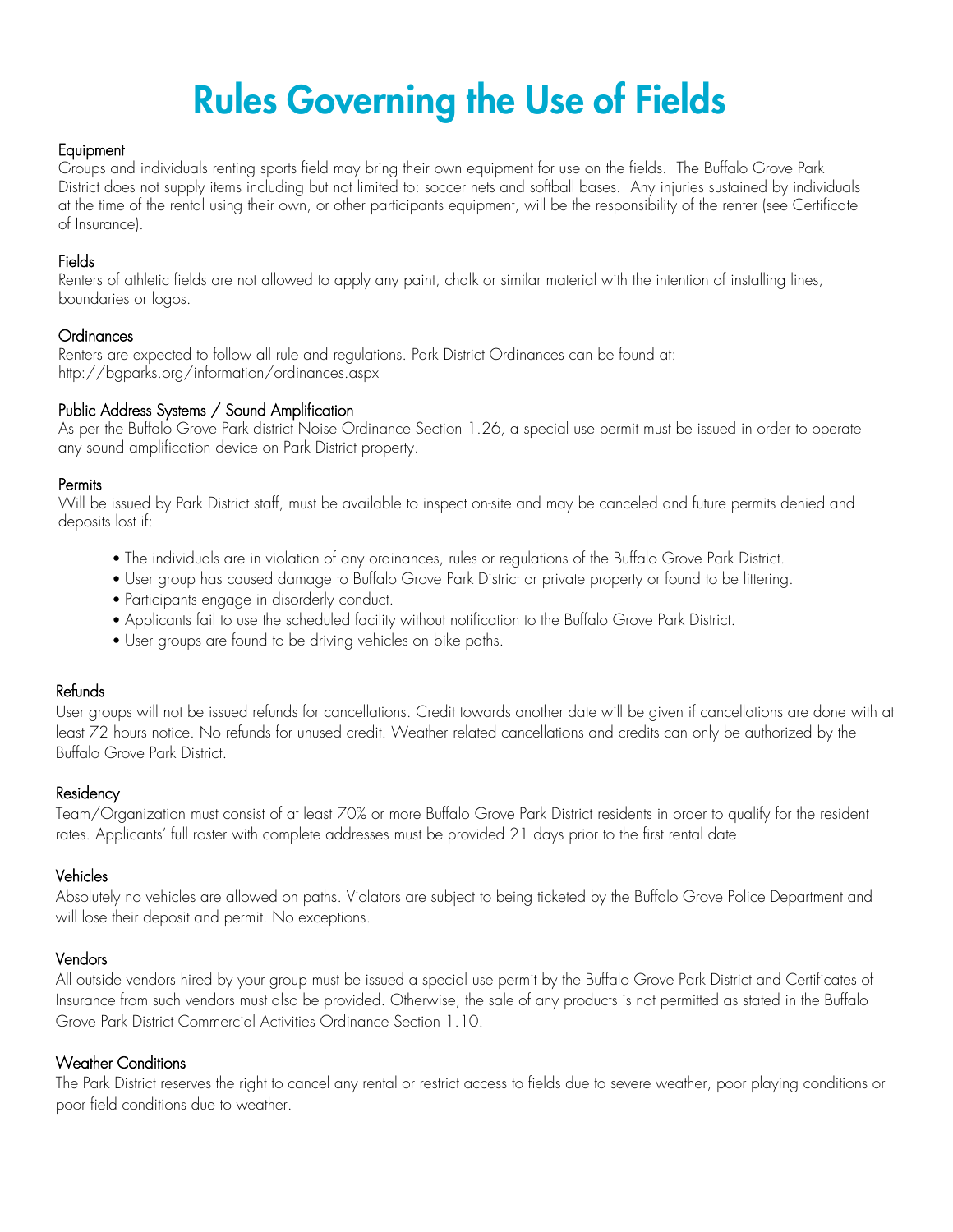#### Wavier for Field Rentals

I/We, the undersigned, hereby certify that I am/we are the sponsor(s) or appointed representatives of the organization requesting use of the field. I/we will be responsible for the conduct and personal injury of all persons in attendance at the field stated above. I/We hereby assume liability for any injuries, damages, or loss to the field, equipment, and/or Buffalo Grove Park District personnel or representatives during this time and place. It is fully understood and agreed to by all parties that the sponsoring organization guarantees to indemnify and hold harmless the Buffalo Grove Park District, its public officials, employees, volunteers and agents against any and all suits of any manner which might arise as a result of the covered activities and that the sponsoring organization agrees to defend said Park District, its public officials, employees, volunteers and agents and indemnify same against any and all expenses incurred in the defense of any suit of any type arising out of the covered activity or any damages, judgments or decree which might be awarded against said District in the event that the suit should be brought as the result of the covered activity(ies), including transportation services as identified above. I have read the general rules and regulations and I understand that failure to comply with any or all rules will result in revocation of use request and damage deposit, and may also result in refusal of future use.

I have read the rules governing the use of Buffalo Grove Park District facilities and agree that the organization using the requested sports field on the above dates and times will abide by them.

|                                                                                                                                                                                                                                 | Date and the contract of the contract of the contract of the contract of the contract of the contract of the contract of the contract of the contract of the contract of the contract of the contract of the contract of the c |  |  |
|---------------------------------------------------------------------------------------------------------------------------------------------------------------------------------------------------------------------------------|--------------------------------------------------------------------------------------------------------------------------------------------------------------------------------------------------------------------------------|--|--|
| <b>Application Submission Checklist:</b><br>Rental Fee<br>Signed Application Form<br>Certificate of Insurance<br>Portable Toilet Unit Fee (if requested)<br>Proof of Residency (if applicable)<br>Sports and Athletic Field Fee | Damage Deposit Fee                                                                                                                                                                                                             |  |  |
| Payment in full, plus the damage deposit. Due to internet security precautions, this payment form is only accepted via fax,<br>mail or in-person. Credit card information is not accepted via email or phone.                   |                                                                                                                                                                                                                                |  |  |
| Hourly Field Rental Fee $\frac{2}{3}$ x x $\frac{1}{3}$ # of Hours = $\frac{2}{3}$                                                                                                                                              |                                                                                                                                                                                                                                |  |  |
|                                                                                                                                                                                                                                 |                                                                                                                                                                                                                                |  |  |
|                                                                                                                                                                                                                                 |                                                                                                                                                                                                                                |  |  |
|                                                                                                                                                                                                                                 |                                                                                                                                                                                                                                |  |  |
|                                                                                                                                                                                                                                 |                                                                                                                                                                                                                                |  |  |
| Rental Fee Total \$                                                                                                                                                                                                             |                                                                                                                                                                                                                                |  |  |
|                                                                                                                                                                                                                                 | CVV                                                                                                                                                                                                                            |  |  |
|                                                                                                                                                                                                                                 | $\_Date$<br><u> 1989 - Johann Barn, mars ar breis an t-San A</u>                                                                                                                                                               |  |  |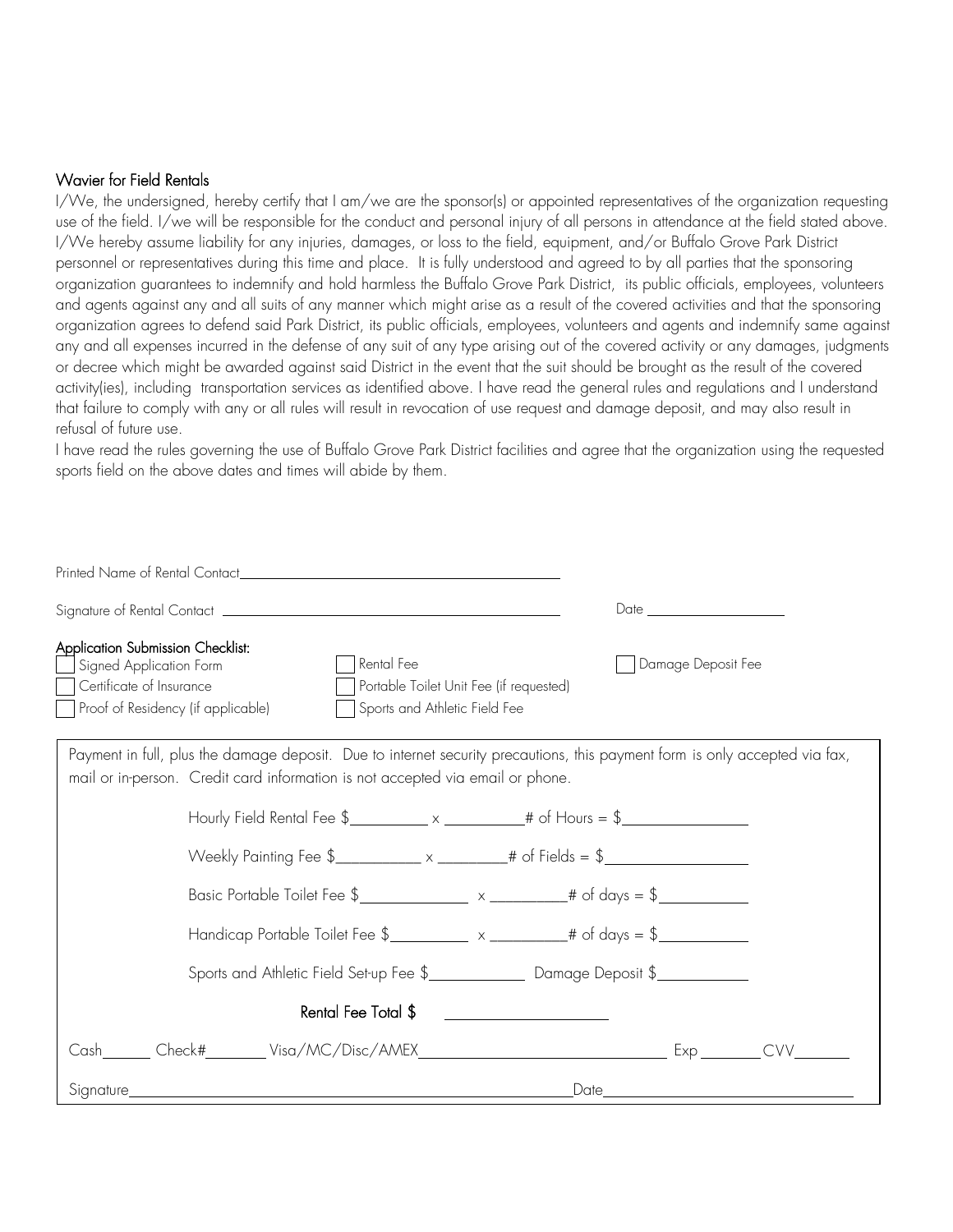



## Facility & Park Rental Guidelines COVID-19 Addendum

Due to the public health concern surrounding COVID-19, the Buffalo Grove Park District has created the following addendum for facility and park rentals. Renters and their guests must adhere to the following guidelines in addition to the policies and procedures laid out in the pertinent rental packet.

### COVID-19 Guidelines for Buffalo Grove Park District Rentals

- Face coverings will be required in all public areas of an indoor facility where an executive order, county order, or local ordinance exists. The order will specify whether vaccination status is relevant or not. Public areas include, but are not limited to, all hallways, bathrooms, lobbies, public meeting/classroom spaces, etc.
- When a governmental order does not apply, all guests who are not fully vaccinated must still wear a face mask to enter a Park District facility. By entering a facility without a face covering, guests are verifying truthfully that they have been fully vaccinated.
- All guests who are not fully vaccinated must adhere to social distancing guidelines of 6-ft.
- All guests (including instructors, entertainers, contractors, etc.), regardless of vaccination status, must be able to answer "NO" to all items on the District's Wellness Screening Questionnaire before entering the facility. This questionnaire can also be found at the end of this document.
- Anyone who is exhibiting symptoms of COVID-19 will be prohibited or asked to leave the facility.
- The District recommends renters bring their own disinfectant wipes to disinfect equipment and tables.
- All guests are encouraged to bring their own hand sanitizer.

### Wellness Screening Questionnaire

All renters and guests are required to review the questions in the Wellness Screening Questionnaire prior to the rental. By entering a Park District facility, park or program, the renter(s) and guest(s) acknowledge that this questionnaire has been completed properly, that each person has said "no" to each item, and is symptom-free.